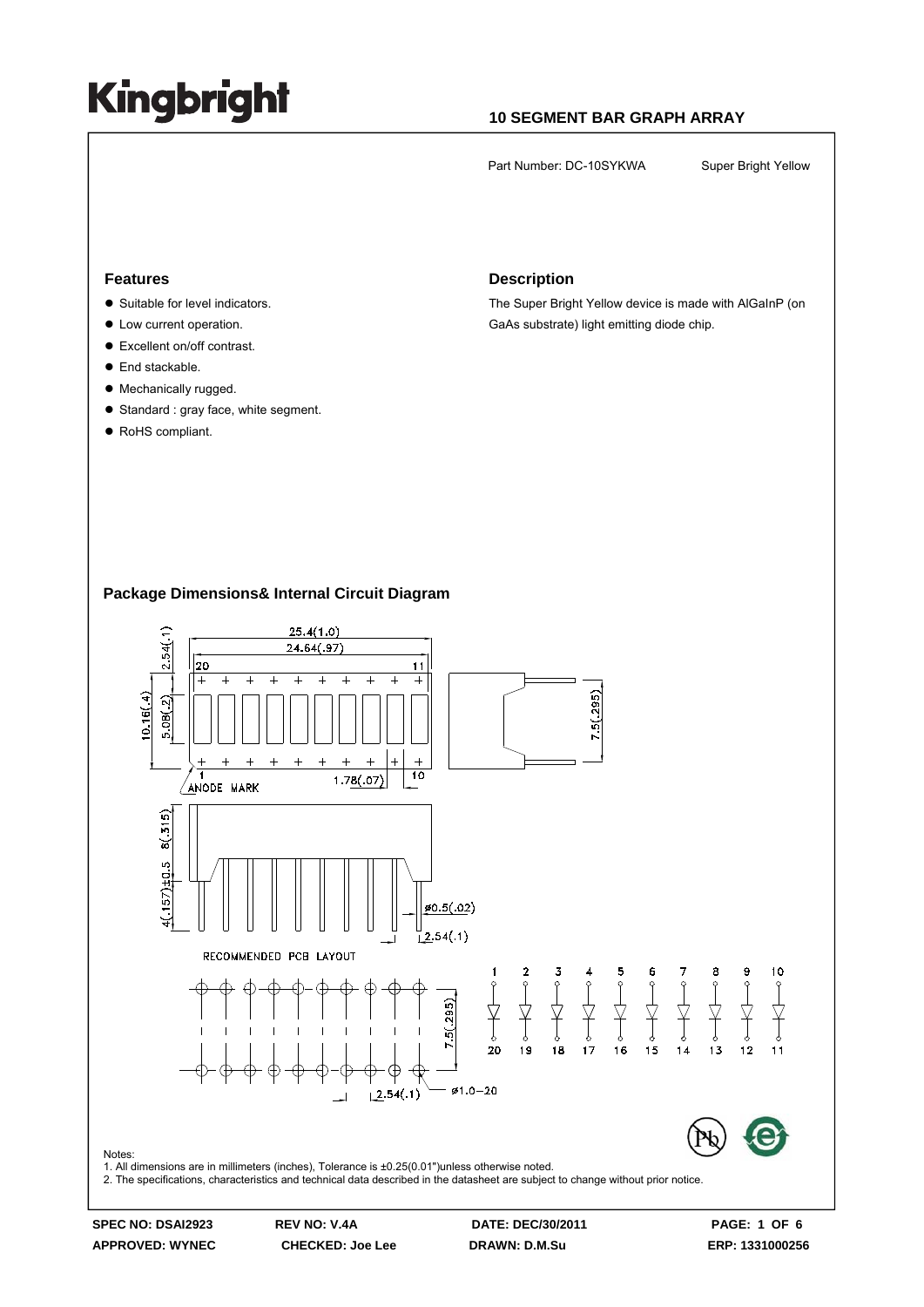| <b>Selection Guide</b> |                               |                |                        |        |                    |  |  |  |  |
|------------------------|-------------------------------|----------------|------------------------|--------|--------------------|--|--|--|--|
| Part No.               | <b>Dice</b>                   | Lens Type      | Iv (ucd) [1]<br>@ 10mA |        | <b>Description</b> |  |  |  |  |
|                        |                               |                | Min.                   | Typ.   |                    |  |  |  |  |
| DC-10SYKWA             | Super Bright Yellow (AlGaInP) | White Diffused | 52000                  | 110000 | 10 Segments        |  |  |  |  |
|                        |                               |                | *21000                 | *36000 | Bar graph-Display  |  |  |  |  |

Note:

1. Luminous intensity/ luminous Flux: +/-15%.

\* Luminous intensity value is traceable to the CIE127-2007 compliant national standards.

#### **Electrical / Optical Characteristics at TA=25°C**

| Symbol              | <b>Parameter</b>         | <b>Device</b>              | Typ. | Max. | <b>Units</b> | <b>Test Conditions</b> |
|---------------------|--------------------------|----------------------------|------|------|--------------|------------------------|
| λpeak               | Peak Wavelength          | Super Bright Yellow        | 590  |      | nm           | $IF=20mA$              |
| <b>AD [1]</b>       | Dominant Wavelength      | <b>Super Bright Yellow</b> | 590  |      | nm           | $IF=20mA$              |
| $\Delta\lambda$ 1/2 | Spectral Line Half-width | Super Bright Yellow        | 20   |      | nm           | $IF=20mA$              |
| С                   | Capacitance              | <b>Super Bright Yellow</b> | 20   |      | рF           | $V_F = 0V$ : f = 1 MHz |
| VF [2]              | Forward Voltage          | <b>Super Bright Yellow</b> | 2.0  | 2.5  | v            | $IF=20mA$              |
| IR                  | Reverse Current          | <b>Super Bright Yellow</b> |      | 10   | uA           | $VR=5V$                |

Notes:

1.Wavelength: +/-1nm.

2. Forward Voltage: +/-0.1V.

3. Wavelength value is traceable to the CIE127-2007 compliant national standards.

#### **Absolute Maximum Ratings at TA=25°C**

| <b>Parameter</b>                       | <b>Super Bright Yellow</b>         | <b>Units</b> |  |
|----------------------------------------|------------------------------------|--------------|--|
| Power dissipation                      | 75                                 | mW           |  |
| DC Forward Current                     | 30                                 | mA           |  |
| Peak Forward Current [1]               | 175                                | mA           |  |
| Reverse Voltage                        | 5                                  |              |  |
| Operating / Storage Temperature        | $-40^{\circ}$ C To $+85^{\circ}$ C |              |  |
| Lead Solder Temperature <sup>[2]</sup> | 260°C For 3-5 Seconds              |              |  |

Notes:

1. 1/10 Duty Cycle, 0.1ms Pulse Width.

2. 2mm below package base.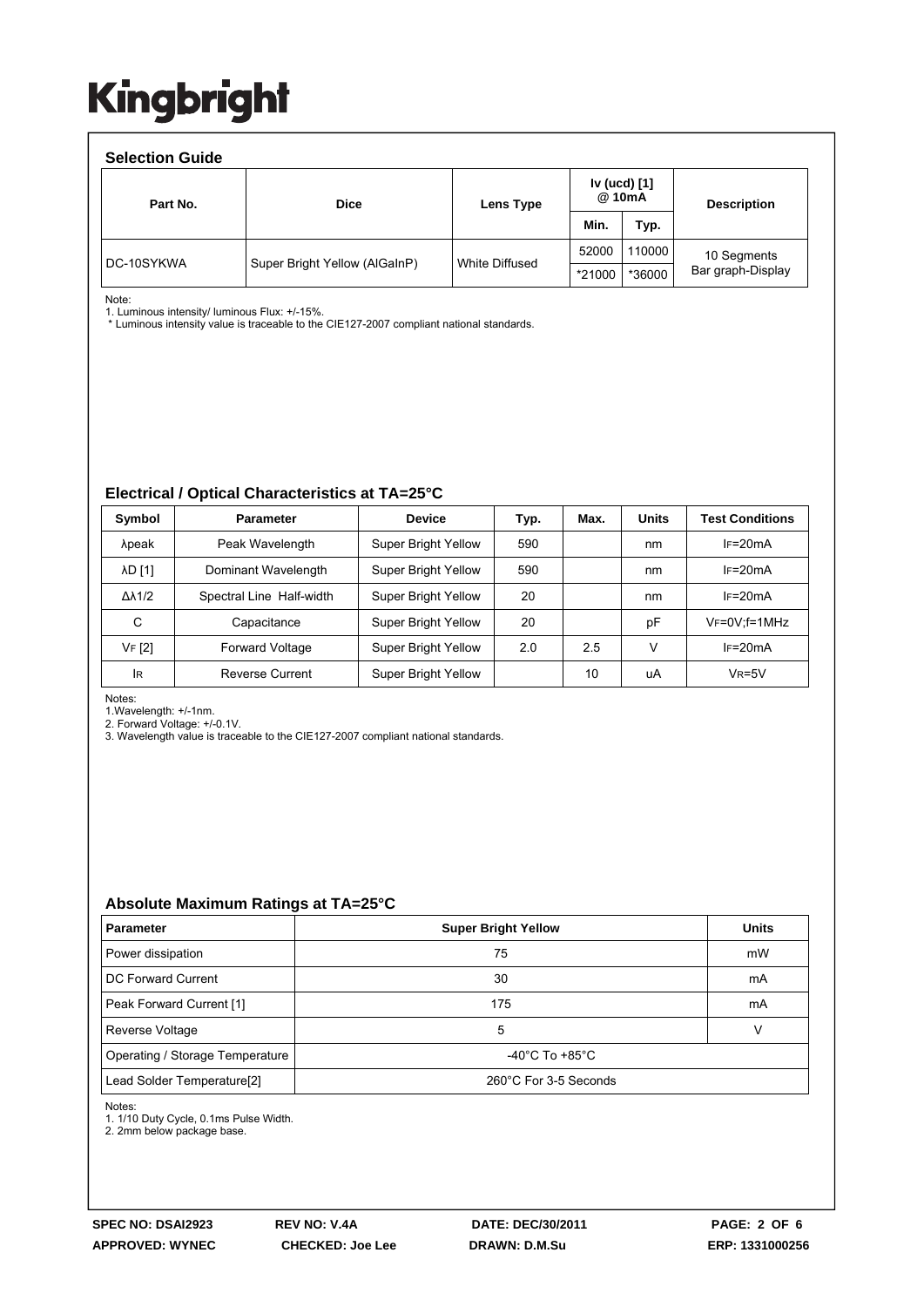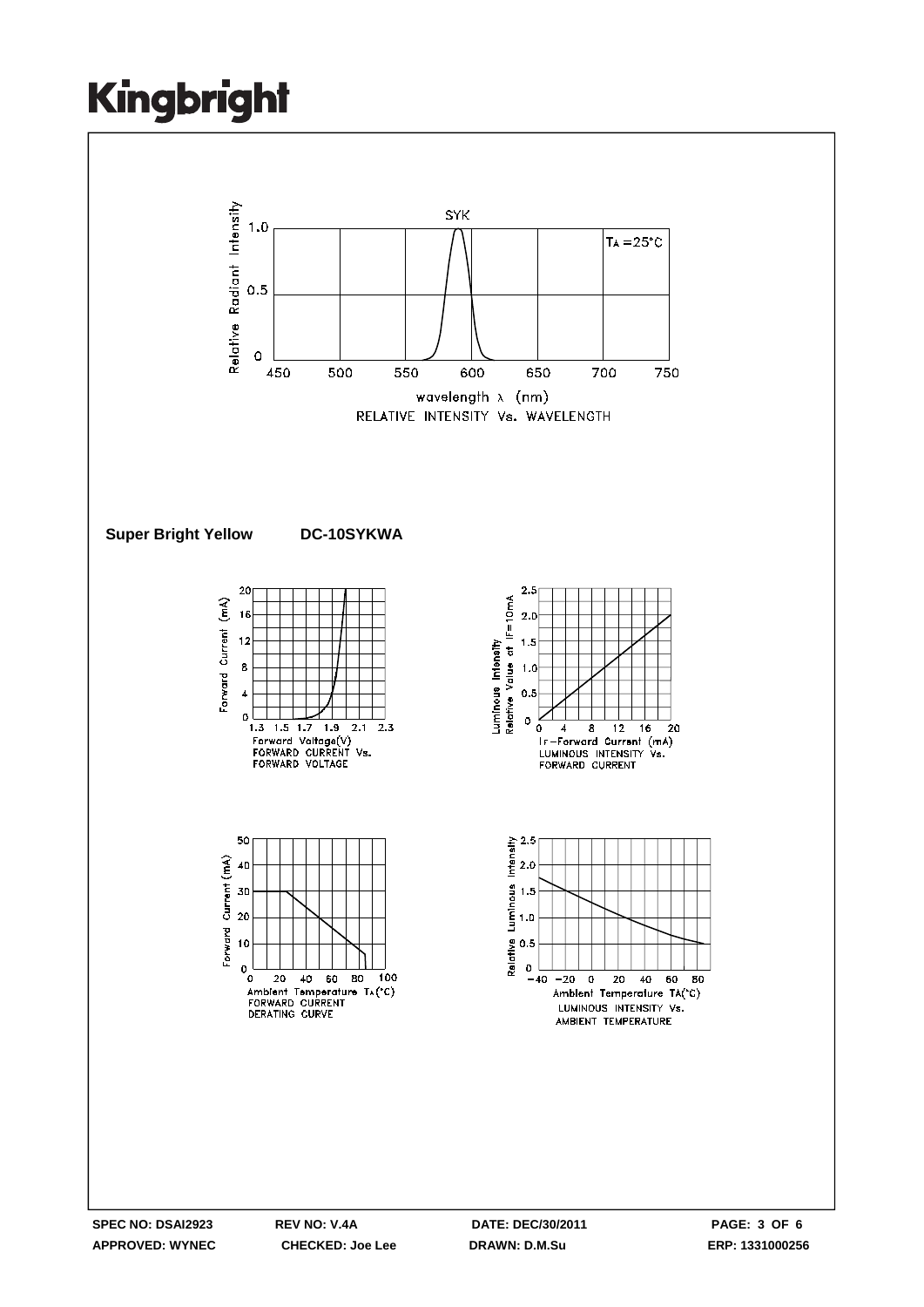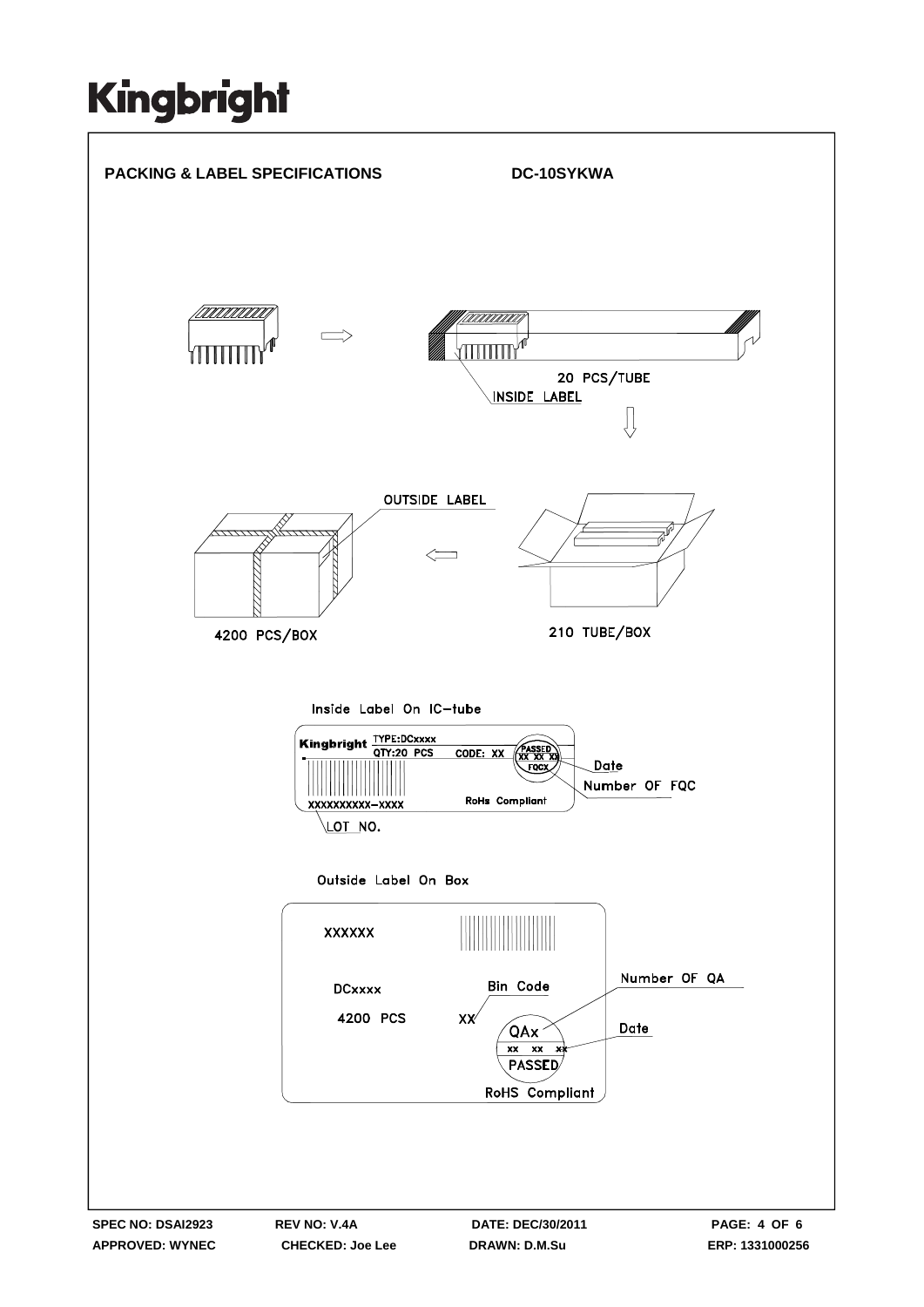